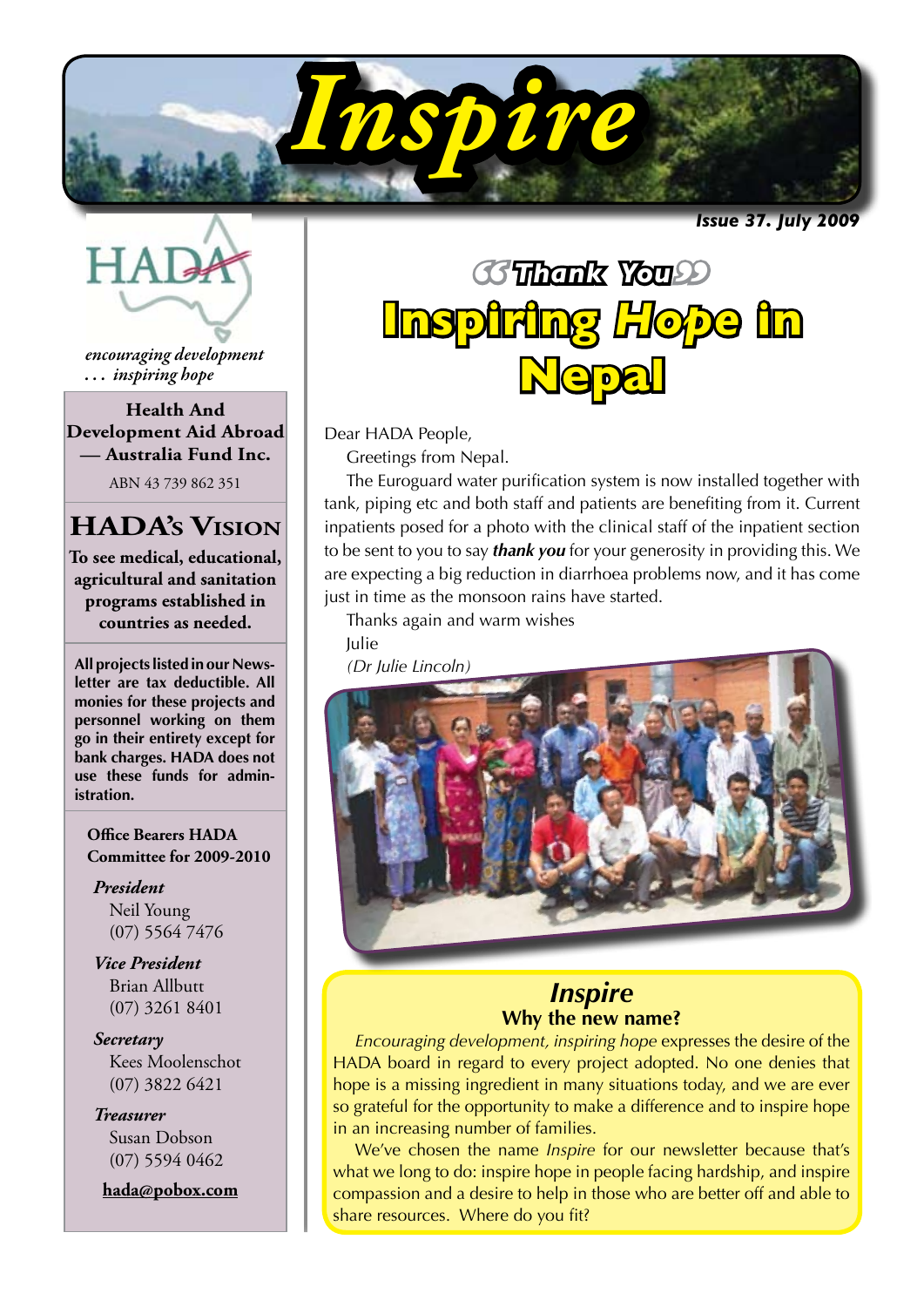# Training Literacy Supervisors A Key Development: *COte d'Ivoire, West Africa*

*The subjects covered in this training seminar gave me more information about the role of a literacy supervisor".*

*"The training helped me to know more about the educational needs of adults and how to help them in literacy".*

*"I learnt many things about how to train literacy teachers and how to teach adults".*

These were some of the appreciative comments received from

Literacy supervisors play a key role, as it is they who are responsible for motivating, training and supervising teachers and visiting classes. The workshop was a significant step in the project's development as it means that all the languages targeted by the project now have trained

The supervisors weren't slow in putting their new knowledge into practise. In the weeks following the workshop, each one planned and

supervisors.

regions.

participants in an intensive five-day supervisors' training workshop. The workshop was held to train the National Coordinator and seven supervisors from the Ivory Coast literacy project. It was run by an Ivorian literacy specialist and topics covered included the difference between pedagogy (instructor-led) and andragogy (learner is self-directed), the role of a supervisor, how to train literacy teachers and how to evaluate their work.

*Supervisors at their training workshop with Denise Rhodes, literacy worker.*

ran at least one teacher training workshop. The more inexperienced supervisors were helped initially by expatriate worker Denise Rhodes, but then went on the run successful workshops on their own. The result was over 30 new teachers trained and new classes beginning in four

It is always a challenge to keep classes going, so follow-up is very



*Sokuya new readers and teachers with certificates.*

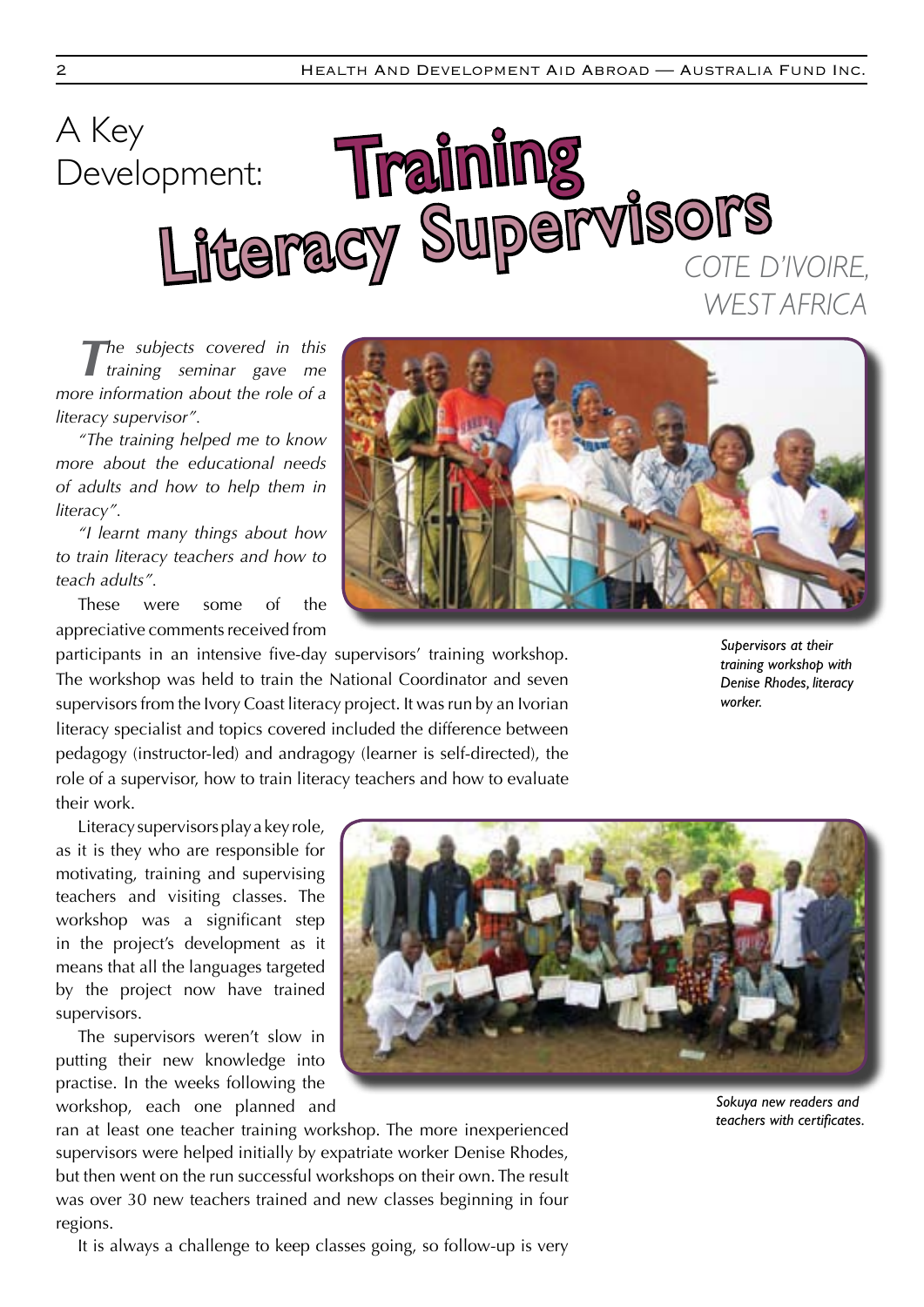important. The supervisors have been visiting classes to encourage the teachers and students and to help the teachers improve their skills where necessary. The teachers appreciate the visits as it helps motivate them to keep going and shows them the importance of what they are doing.

A further project highlight was a ceremony held to present certificates to new readers and new teachers of the Sokuya language. Eight new readers and eight new teachers received certificates. The new readers had attended classes for over a year and had finished all 51 lessons in the reading primer. Each demonstrated their new skill by reading aloud a passage in Sokuya. A delicious traditional meal followed the ceremony. In a typical Ivorian way of showing their appreciation for the classes, the people presented the Alfred the National Coordinator, and Denise the expatriate worker, with yams, bananas and a live chicken!

# Check out **www.hada.org.au**

*NEPAL* **Buddhi Can Work Again!**

uddhi, 44 years old, was in despair. A father of five daughters, no land of his own and the only wage-earner in the family, he had been unable to work for months and prospects for their family were bleak.

A large rock had fallen onto his left leg causing a compound fracture. The Indian hospital x-rayed his leg, but the bones were not straightened and no operation was performed — they simply put his leg in plaster and sent him back to Nepal. Three months later a private medical hall removed the plaster and applied a new one for five months. This was then removed at the government hospital in Dang, and, unable to do any more for him, they referred him to our centre. At

this point, his lower left leg was visibly deformed, he was in great pain, unable to walk or work to feed his family. X-rays confirmed malunion of his fracture — he needed an operation to re-break the bones, set them in a straight position and metal fixation to keep them in place. This operation is not available in Dang and he was too poor to pay any travel or medical costs.

Living with his wife and daughters in a small house on unregistered land with only a couple of chickens to call their own, his labouring was their main source of income and they had already taken out loans to cover the cost of previous treatments. We arranged his transfer to the nearest Medical College five hours drive away where the operation was successfully carried out free of charge. He returned to our centre for post-operative care and rehabilitation. His leg is now straight, free of pain; he can walk unassisted and work again to support his family.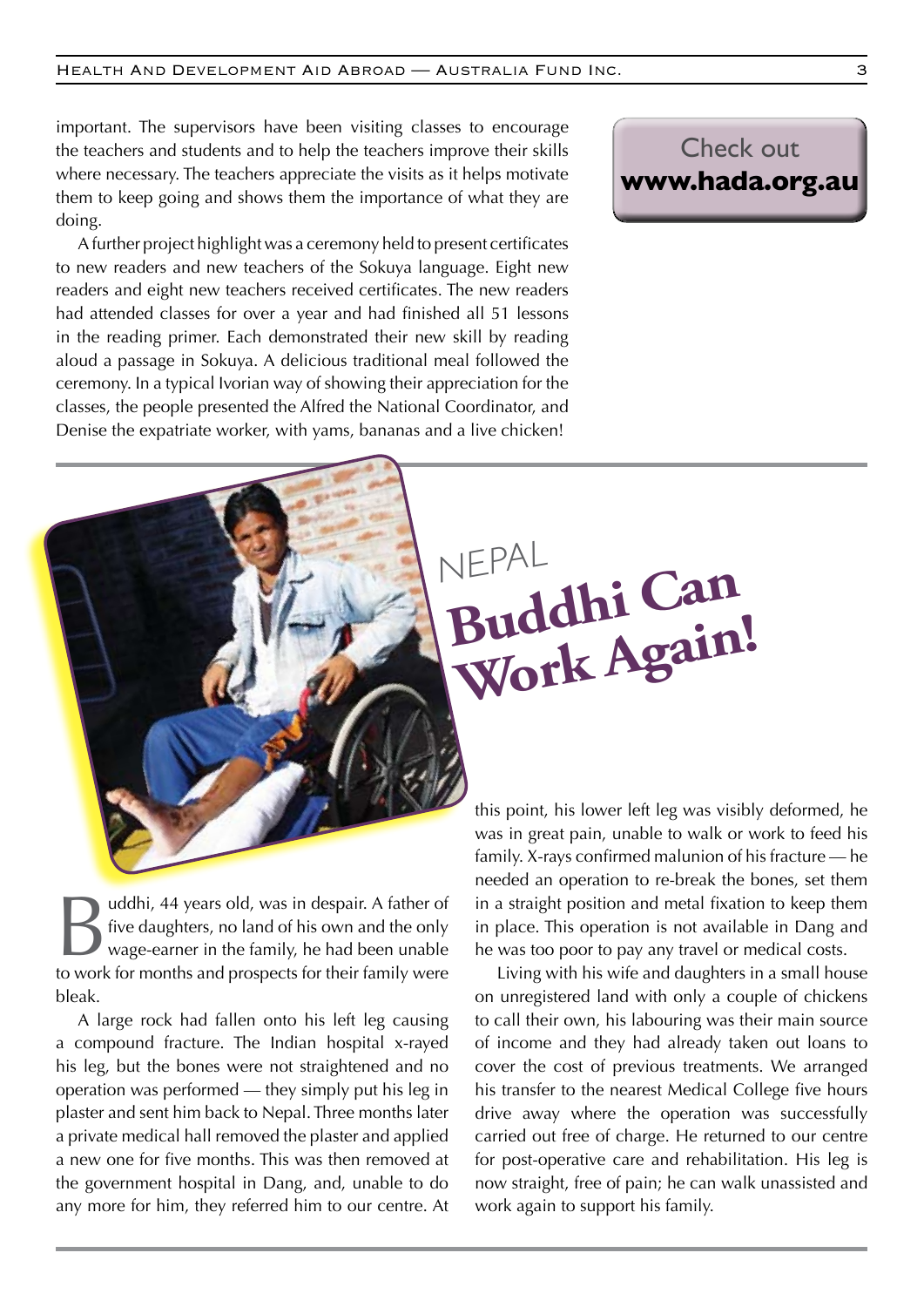

en years ago I arrived in the northern region of Iraq to work amongst a special community of widows, survivors of genocide against the Kurds, orchestrated by Saddam Hussein in 1988.

#### **Meeting felt needs**

I was aware that a work amongst the poor must be holistic. I needed to meet a felt need of poor families. Then I had an idea! The simple rotating savings and loans project that is now operating is perfectly suited to the ladies' circumstances, cultural boundaries and capacity. Basic personal financial intermediation is a real need of the poor. The opportunity to turn small savings into a lump sum for priority purchases for the family is essential to living. I do not insist that the loan be used for income-generating purposes. Some ladies have bought animals or sewing machines and do produce a little income, but many simply save to purchase important household items. The discipline of saving, however, elevates the project from simply being a handout. The ladies must be dutiful and conscientious in their commitment to the group and loan repayments.

#### **The joy of helping others**

One of the most important features of the project is that I work directly with the group and one of the widows is my facilitating partner, whom I will call Deborah. Without her advice, counsel and hard work, I could not select, organise or supervise the loan groups. She is largely a volunteer, as I give her a monetary gift from time to time, in appreciation of her contribution. I know, however, that she is not working for money,

but the joy of helping her community. I believe this is an empowering experience for her and affords her the dignity and respect she deserves. Though poor and not well educated, she is gifted and extremely astute. I make my home amongst her family when I visit and am accepted as the eldest 'daughter', which is a wonderful relationship for me.

Three loan groups have been funded by HADA. Group accountability and ownership within the groups has resulted in there being no loan defaults. All participants understand that it is their own funds that are recycling and that saving for a lump sum helps manage the needs of family. Deborah and I receive many expressions of thanks from project participants, for the very real help the project affords. All the ladies express their desire to continue within the project and be faithful in their loan repayments.

#### **Widows and children**

Deborah and I have been surprised to see just how many poor families still exist in the community. In the new loan groups we have a number of widows with small children. They have no support but the equivalent of AU\$20 a month from the government. These families are totally dependent on the charity of relatives in order to survive. A number have confessed that their families neglect them. It brings Deborah and I great satisfaction to be able to assist families that are struggling and barely surviving. Our little project is tapping into a profound need. Though a small intervention, it is of great significance for all the participating families.

*Warm regards Emma*

**Health And Development Aid Abroad** PO Box 733, Ashmore City, Qld 4214, Australia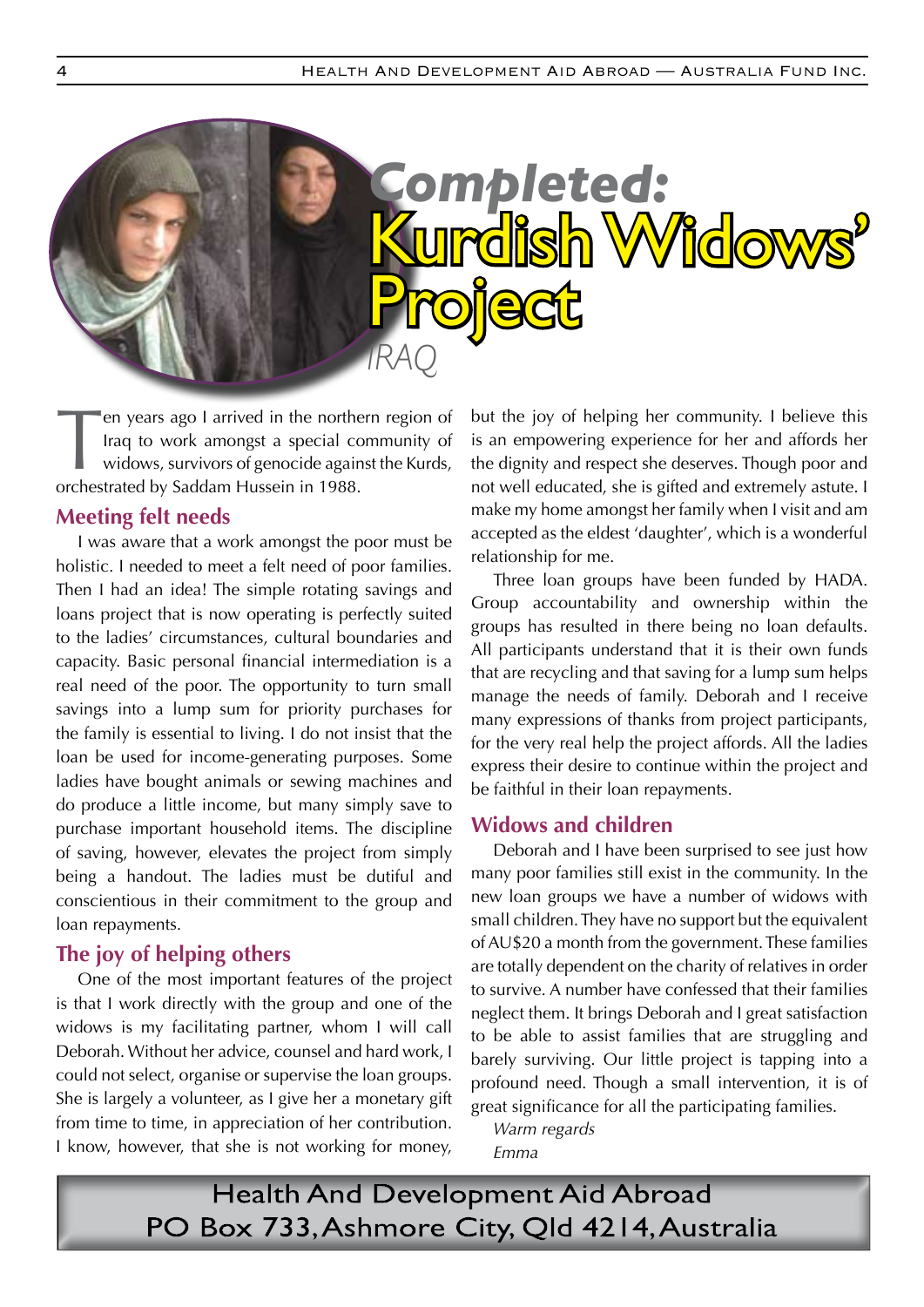**Current HADA Projects** *All projects in 'Inspire' are approved for tax deductibility*



# **Registered HADA offices**

#### **HADA, Yunnan, China**

Managers: Gary and Ailin Leong

- Ninglang: Micro Enterprise Development; sponsoring school children, training English teachers, large clean water projects, medical surgeries and medications, and school projects like clothing for school children, new dorms, beds, desks and cooking facilities.
- Yuxi: food and supplies for sponsored school children.

#### **HADA, Astana, Kazakstan**

Manager: Hubrecht (Hubert) de Vos

- Step: training to achieve skills to ensure that people can find gainful employment or go into business themselves.
- Source of Hope: counselling centre for women with past abortions and other issues and helping people to make sensible family planning decisions.
- Open Doors Community Centre: a place to gain employable skills and life skills for young adults, couples and parents.
- Valueology teaching: assisting schools by providing teaching materials, and teaching values to teenagers and students.

# **Associate organisations' projects**

#### **Kham Health Associates, Sichuan Province, China**

- Screen and treat people with Hydatids; educate the whole community in Hydatids prevention.
- Disaster Relief: help in the form of food, blankets, shoes and shelter, and provision of yaks in the summer.

#### **Phnom Penh, Cambodia**

Manager: Martin Aerne 

• Vocational Training Program: Tailoring workshop, Metal Workshop and I.T. Support / Customer Service.

Manager: Valeria Pires

Bridge of Hope: assisting street children to a better life.

**Entreaide Globale, Hohhot, Inner Mongolia, China** Manager: Philip Lam

- • A Cup of Water Community Centre Project: provide finances for poor children to attend school; teach English, and English teacher training.
- • Community Centre

## **Good Neighbor Society, Ulaanbaatar, Mongolia**

Manager: Albrecht Seibold

Feeding poor children; Mobile Library; Hearing Aid Projects; Reading Glasses Project ; Kindergarten Project; Character Training; Micro Loans

#### **Bridgewater Care, Guiyang, China**

Manager: Karen Kirkland

• Community based home rehabilitation and physiotherapy for recently disabled and trauma patients.

## **Literacy Project, Côte d'lvoire, West Africa**

Manager: Denise Rhodes

• Literacy for adults.

#### **Consulting Training and Support, Oujda, Morocco** Manager: Daniel Boegli

Care of Cerebral Palsy children in their homes.

#### **International Nepal Fellowship, Dang Province, Nepal** Manager: Dr Julie Lincoln

- Leprosy and Tuberculosis program.
- CATS Youth assistance program in Ghorahi.

#### **Maxton Strong School, Banbassa, India**

Manager: Rick Shipway

School buildings for orphans and local children

### **Mercy Welfare Society, New Delhi, India**

Project Consultant: John King

Education and vocational training to urban disadvantaged.

## **Please make your cheque payable to** *HADA Relief Fund***. Do not include the name of the person or project on the cheque.**

Health And Development Aid Abroad, PO Box 733, Ashmore City Qld 4214, Australia